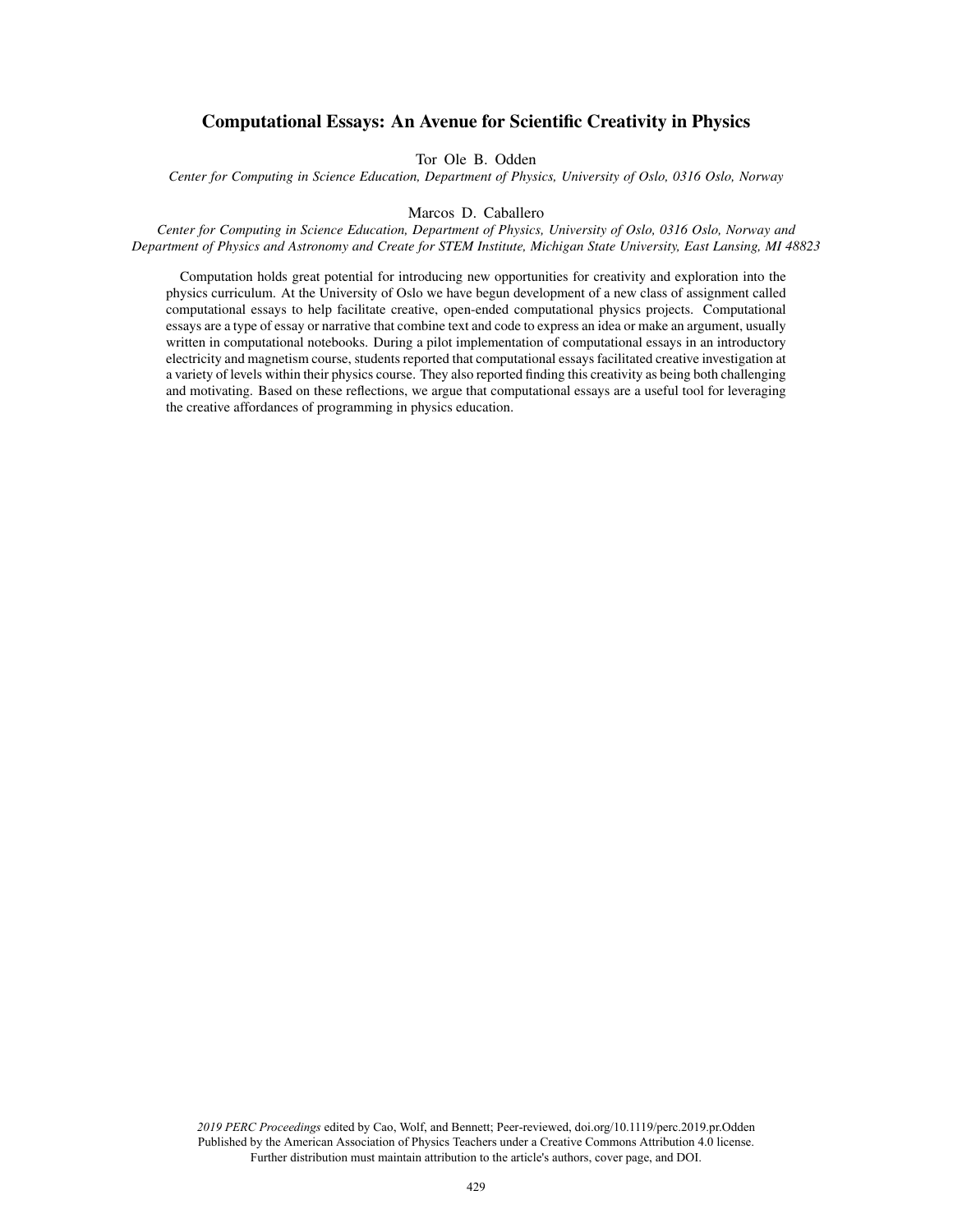## I. INTRODUCTION

Traditionally, learning physics is not an especially creative endeavor. In many physics courses, students spend most of their time solving problems that have already been solved hundreds if not thousands of times, which have (at most) one correct answer, and which have only a small number of viable paths to the solution. Laboratory work is often distilled into a set of prescribed steps, with little room for deviation or exploration. This educational model, however, is not authentic to the discipline of physics—outside of classroom contexts there are seldom singular correct answers, and there is almost never just one path to a solution. Often, "real" physics is a process of refinement, as expressed by the maxim "nothing works the first time" [1].

Certain reform-based teaching practices have started to add opportunities for creativity back into the curriculum. For example, design-based labs present students with challenging, open-ended tasks that have multiple possible solutions [2–4]. Modeling curricula have also opened up room for alternative approaches to problem-solving [5–7], aided in large part by the increased integration of computation into physics education. However, more remains to be done in this area.

Computation offers numerous affordances for this type of creative learning. Computation allows students to accomplish much with a relatively small set of programming techniques. This can be empowering to some students, and opens up opportunities for exploration-based learning [8]. Additionally, computation allows students to easily explore and "play around" with topics or concepts that might be analytically intractable or far above their educational level [9]. However, these creative affordances of programming have not been well developed or studied within the context of physics education. In this study we examine how computation can create opportunities for creativity in the physics curriculum, and how students experience that creative freedom. Specifically, we use a newly-developed class of assignment called a computational essay to explore the ways in which programming can open up creative opportunities for physics learning.

## II. COMPUTATIONAL ESSAY DESIGN PRINCIPLES

Terms like *creativity* can be difficult to operationalize since they tend to have so many meanings across different contexts. In this study we are specifically interested in *scientific creativity* in the context of task and curriculum design (rather than as a property of individual students).

### A. A framework for scientific creativity in education

Drawing on the limited work explicitly addressing creativity in the science education and physics education literature [10, 11], we gauge the scientifically creative affordances of tasks and curricula by looking for the following qualities:

- 1. Openness in task design
- 2. Opportunities for original solutions
- 3. Opportunities for exploration
- 4. Opportunities for collaboration and cooperation
- 5. Disciplinary authenticity

Based on this framework, we expect that tasks which present opportunities for creativity are those which give students a challenge that is open-ended, in that there is no single right answer nor an obvious singular path forward. Such challenges should be related and relevant to the physics discipline, while also being accessible enough that students are able to "play around" and explore a variety of fruitful ideas related to possible solutions. They should also offer students the possibility to collaborate with one another, both when working on the solution and when presenting their results.

As previously stated, we see significant potential to leverage computation and programming to create these types of tasks. Therefore, our research questions are as follows: *How can scientific creativity be used as a design principle to create open-ended computational projects? What effect does this project design have on student experiences?*

#### B. Computational essay project context and design

To address these questions, we are developing a new type of computational assignment in a computation-rich physics learning environment, the physics department of the University of Oslo, Norway. Since 2003 computation has been a cornerstone of the University of Oslo physics major, with all students taking a Python programming course and a numerical methods course during their first semester. Subsequent courses build on this programming foundation, having students write simulations as part of their weekly homework assignments and exams. Building on this existing course structure, in 2018 we began development of a teaching tool intended to capitalize on this programming focus. We called this tool a computational essay.

Computational essays were originally proposed by diSessa [9] as a form of writing that uses text, along with small programs, interactive diagrams, and computational tools to express an idea. They are often written in so-called notebook environments such as Jupyter notebooks [12], programming environments that allow users to combine code and text into a single document. Notebooks consist of a series of blanks (called "inputs") in which users can type both code and text, from single lines to whole programs or paragraphs. They have long been used by data scientists and professional physicists, both in exploratory analysis and presenting findings [13, 14]. However, to our knowledge Jupyter notebooks and computational essays have not yet been widely used in educational environments.

In the current project, we conceptualize computational essays as a type of essay or report that explicitly incorporates live code to support its thesis, usually written in a notebook environment. Computational essays include all of the elements one would expect in an ordinary essay: for example, an introduction, thesis statement, body paragraphs, and conclusion. They also have a similar purpose, to present a stepby-step argument or explanation. However, the argument in a computational essay is driven by the output of various blocks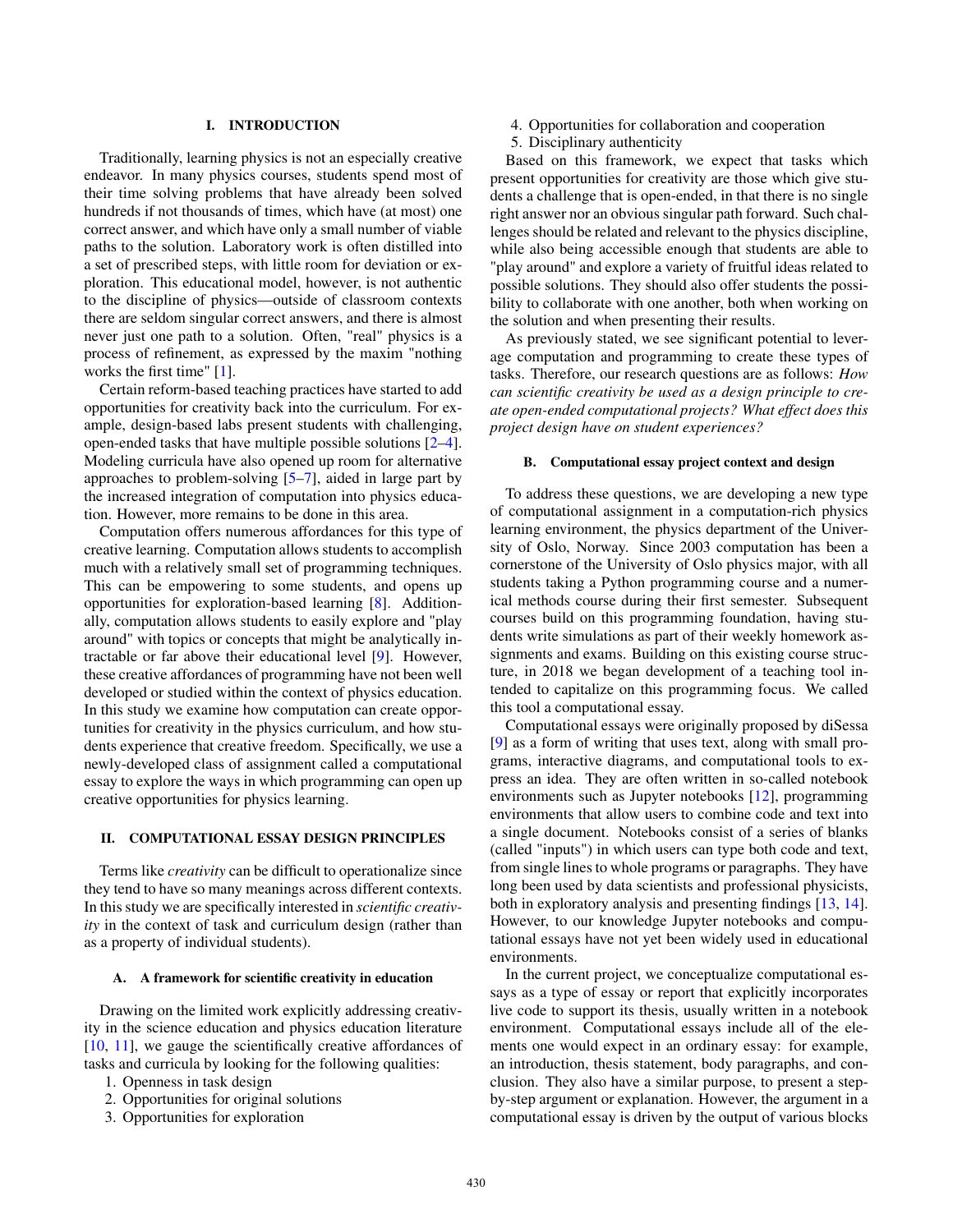

FIG. 1. Example computational essay, showing the mix of text, code, and pictures.

<span id="page-2-0"></span>of code, with the text serving to both explicate the meaning of the code and to explain the output (see Fig[.1\)](#page-2-0).

In the fall semester of 2018, we ran a small pilot project to explore how computational essays could be used in the University of Oslo's introductory undergraduate E&M course for physics, engineering, and geoscience majors (roughly 270 enrolled students). Students in the course were given the option to write a computational essay as an alternative to a mandatory presentation-based assignment. Those who chose to participate were challenged to conduct an openended computational investigation of some phenomenon related to the course content, then to write a computational essay that summarized their investigation. Students were allowed to work individually or in pairs, and were given approximately 4-6 weeks to conduct their investigations. At the end of the semester students presented their essays to their peers in mock research-group meetings, and the resulting essays were graded pass/fail.

To help scaffold the assignment, we provided students with a project description outlining the expectations, and an example computational essay on the topic "how much current would one need to use a railgun to resupply the International Space Station?" (Fig[.1\)](#page-2-0). We also provided the students with several "basic" simulations of electricity and magnetism phenomena written in Jupyter notebooks, including a simulations of a cyclotron, storm cloud, lightning strike, and magnetic trap [15] for the students to build on if they chose, as well as some suggested investigation questions. The first author also staffed "help desk" hours where students could drop in to ask questions or work on projects.

To address our first research question, this project was designed to explicitly incorporate the above-mentioned aspects of scientific creativity. The project had an open-ended task design, in that students were encouraged to define and pursue investigation questions based on their own interests. Because students defined their own questions, their solutions (i.e., the investigative approaches, modified or re-written code, and explanatory text) were also original. This open-endedness was also tied to significant opportunities for exploration, in that it required students to spend time "playing around" with different types of simulations and code in order to both define and answer their proposed questions. With regard to the collaborative aspect of scientific creativity, direct collaboration on the project was optional; however, the end-of-semester presentations ensured that all students had a chance to share their work with their peers, including time for discussion and questions about each project. The aspect of disciplinary authenticity was addressed in three ways: first, through the explicit use of the computational notebooks, which are a common tool in professional computational physics research; second, by having students engage in the practice of presenting their work to peers in a similar way to professional scientists; and third, in the requirement that students formulate their own research question, rather than working off of a given prompt or question [16].

### III. DATA COLLECTION AND ANALYSIS

In total, 17 students participated in the pilot implementation of the project, working singly or in pairs to produce a total of 11 completed computational essays. Three of the participating students were female and 14 were male; all female students worked in a pair with a male partner. All essays were collected, and all but one pair (15 of 17) students also consented to be interviewed shortly after completing their essays, resulting in a total of about 10 hours of interview data. Interview prompts asked students to walk the interviewer through the development process of their essay, reflect on the connection between computation and learning physics, and reflect on the ways in which computation related to creativity in the courses they were taking. To probe their views of creativity and computation, students were prompted with a statement such as "One of the goals with this project was to give you a little bit of creative freedom, to let you 'play around' with the physics and programming that you have learned so far. Could you talk a little bit about how that felt to you?" However, some students also spontaneously brought up themes related to creativity at various points in the interviews. Since students were native Norwegian-speakers interviewees were given to option to speak English or Norwegian depending on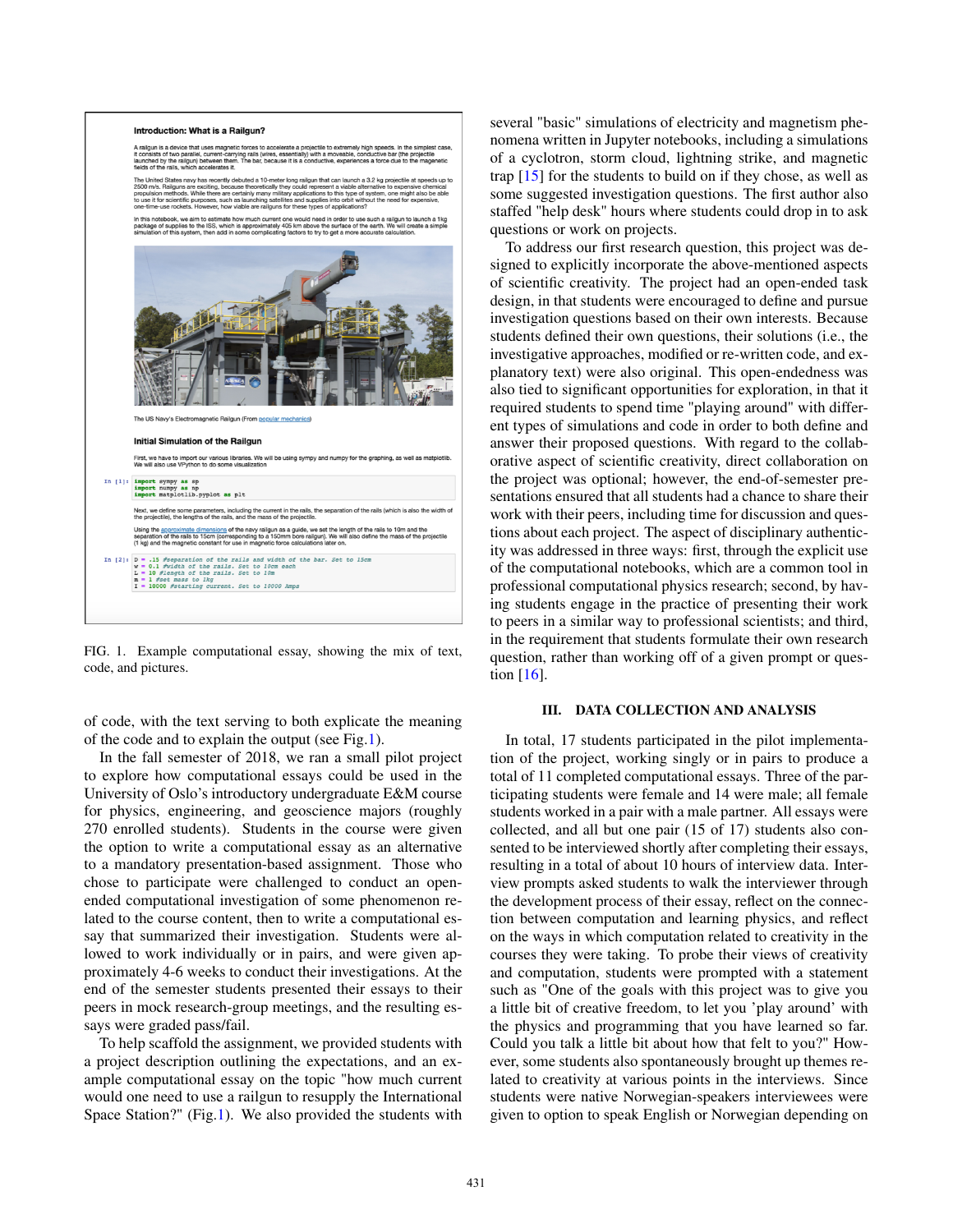their preference, and three groups chose to conduct the interview partially or entirely in Norwegian.

After all interviews were completed, the resulting recordings were thematically analyzed and coded for themes around students' perceptions of the relationship between computation and physics learning, their general approaches to the computational essay project, and their views on creativity and computation. Essays were also analyzed, with an eye to places where they overlapped with self-reported data from the interviews and places where they addressed things not discussed (like specific coding practices, communication styles, and report structures). This analysis contributed to the emerging themes.

In what follows, we address our second research question by presenting the subset of emergent themes specifically related to computation and creativity.

## IV. RESULTS

Based our analysis, we identified three primary themes: first, that students felt that this type of open-ended programming-based project presented numerous opportunities for creative freedom on both a macro and micro-level; second, that they felt this freedom was a major source of challenge in the project; and third, that they felt this freedom was motivating. Below, we elaborate on these themes with selected quotes from the interview data. All quotes are from English interviews, although these themes were also present in Norwegian interviews, and all names are pseudonyms.

## A. Computation allows for creative freedom in both approach and project

There was a consensus among the interviewed students that programming provides significant creative possibilities, especially in physics. For example, one student, Mel, had this to say:

Mel: *So, overall I think programming is a very nice way to be creating, because it's very easy to get results from your creativity. You can do something for, like, not a long time, and then you get something! It's like, it's something specific, and you can change something, and then you can get something else right away. So, it's a, like a very op—a very easy platform to be creative on, generally.*

Here, Mel is explicitly reflecting on the creative affordances of programming, suggesting that it allows you to get interesting results with a relatively small amount of effort. Furthermore, it is extremely easy to modify a written program, and any changes made will have an immediately perceivable effect.

Beyond the general creative affordances of programming, students distinguished between two specific types of creative freedom: freedom on the micro-level, in that programming allows for variation in how individual students accomplish similar sub-tasks, and freedom on the macro-level, in that computation allowed them to pursue a wide variety of topics and projects. On the topic of this micro-level of creativity, another student, Jeffry, added the following:

Jeffry: *There were always many different ways to solve a problem. And, in time, thinking about, "Okay, what is the correct syntax in—what is the preferred syntax in doing this? Like is it... Should you write it like that or like that?"*

In other words, programming allows for multiple avenues to accomplish similar tasks, giving students freedom to choose their preferred approach.

In contrast to this micro-level of creativity, another student, Morten addressed the larger-scale creative uses of programming:

Morten: *I guess that's the fun part of this, this project as well. Like the computational essay. That you have a kind of a blank slate, you have kind of a situation you want to explore, and then you, like, make your own problem, so to speak. And then kind of just see what happens. And that's a lot easier to do using programming.*

Here, Morten echoes Mel's sentiment that programming is a useful tool for inquiry because it allows you to quickly make modifications and see the effects of those on your simulation. However, he also connects this affordance to the open-endedness of the project, suggesting that it allows you to "make your own problem."

These reflections are supported by the fact that, across all 11 projects, no two groups chose exactly the same topic and approach. There was a roughly even spread of projects based on the various pre-built simulations provided, but in most cases students who chose the same topic diverged significantly in their implementation and investigation questions. For example, of the two groups who investigated cyclotrons, one did a straightforward implementation of the effects of special relativity on the provided simulation, while the other re-wrote the simulation to investigate the effects of relativity on the LHC.

This theme provides confirmation that our attempt to design an open-ended project based on the principles of scientific creativity (research question 1) was at least partially successful.

### B. Students found the openness of the project challenging and appreciated the scaffolds

Although students expressed appreciation for the openness in the project, they also reported that this openness was a significant challenge in completing the project. For example, Jeffry added the following in his interview:

Jeffry: *We had the freedom to choose, of course. The problem is that it makes it hard to choose a topic. So I went back and forth, looked at different topics. And even once I'd chosen that I wanted to do, the cyclotron, also trying to think of, 'what is it I want to do with a cyclotron?'*

Gerald echoed this sentiment in his interview:

Gerald: *I think, from where we were in the very beginning, [it] was a bit hard because it was almost a bit too open, 'Cause I didn't really know what to do. And so maybe we spent a bit too much time playing around with it and stuff.*

In these two excerpts, both Jeffry and Gerald point to the difficulty of identifying an interesting project topic. This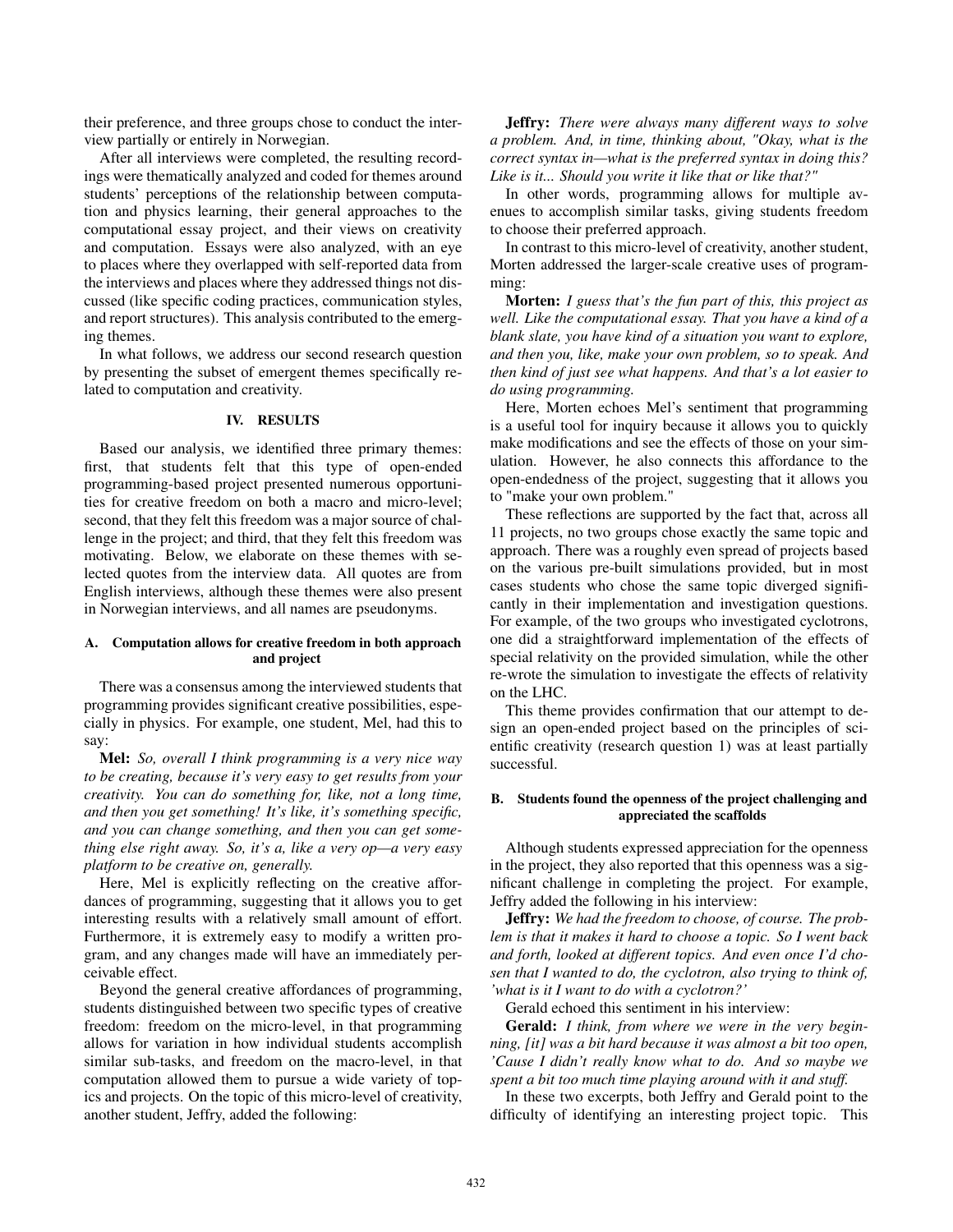difficulty is unsurprising, since the process of identifying a "good" research question is a challenging prospect, regardless of field  $[16]$ . Thus, we argue that this challenge is authentic to the discipline of physics, likely more so than the standard difficulties students face on problem-solving assignments.

Despite these challenges, the students expressed appreciation for the provided guidelines and scaffolds, suggesting that they helped to temper this difficulty. For example, Morton's partner Kurtis added the following:

Kurtis: *It was good to have something to work around. As a starter. When, like, it was like, 'okay, use electromagnetics to do something' and then we were like 'okay, what does that mean?' It's very good to have these examples to begin with.*

Here, Kurtis refers to the fact that the original project description left the topic very open, essentially asking students to "investigate a phenomenon related to electricity and magnetism." Although the students found this openness challenging, they appreciated being able to use the provided simulations as a starting point for their investigation.

#### C. Students were motivated by this creative freedom

Although they found it challenging, most of the students also reported that they felt this freedom was motivating, favorably comparing the computational essay project to more standard programming-based assignments. For example, Lily made the following comparison:

Lily: *Honestly I think this is better than the obligs [obligatory assignments] in a way because I think we pushed ourselves harder here than we would with those assignments. Because then you have an endpoint like, okay, I know what the program or what the assignment asked me to do and here's the program. But now, when we finished something, it was like 'this is really cool to actually see. What else can we do?'*

Here, Lily explicitly compares this project to compulsory weekly assignments, stating that she felt motivated by the fact that there was not a defined goal or end-point with this assignment. Mel echoed this sentiment in his interview:

Mel: *I feel like I had a lot of creative freedom, and it was fun to, you know—normally, I'm not that easily motivated when I have, like, one thing, and you have to do this specific thing. But now I could choose my own thing and do that thing. So it's much easier to work and be effective when actually working. And it was interesting trying to search on the internet and find more out about this, things I didn't know, and also try to implement parts of the course into the program.*

Mel explicitly states that he is not usually motivated by standard assignments that ask him to do "this specific thing." However, like Lily, with the computational essay project he felt motivated to both work on his project and try to find new features to build into it, drawing inspiration from course topics and online sources.

These reflection are supported by the fact that about half of the students used significantly more time on the computational essay project than would have been expected for the project it replaced. That is, the mandatory assignment supplanted by the computational essay project was expected to take roughly 4-8 hours of work, with some students anecdotally putting in substantially less. However, when the interviewed students were asked how long they spent on computational essays, all groups reported spending over 6 hours on the project, and half (5 of the 10) reported spending upwards of 14 hours per person. Most of the students also reported doing significant background reading and research to find published results with which to compare their simulations, including reading through published scientific literature.

This motivational aspect, we propose, is one of the reasons it is especially important to build more of these types of opportunities for scientific creativity into the physics curriculum. Several students explicitly stated that they felt unmotivated by standard physics assignments; these types of students, we suggest, are being underserved by the standard model of physics instruction. Although activities like openended labs, inquiry-based teaching, and undergraduate research experiences may help, we also see open-ended programming projects like this one as an excellent way to bring in additional creative opportunities.

#### V. LIMITATIONS AND CONCLUSIONS

Based on the limited nature of this pilot project, we acknowledge that there are significant limitations to these findings. For starters, our pilot was run with a relatively small number of students, making all conclusions preliminary. Another important limitation is the effect of self-selection: because participation in this project was optional, our participants were likely to be the students most familiar and comfortable with programming, as well as those most predisposed to open-ended projects. We also suspect that there was some gender-based self selection, since only 17% of the students in the pilot (3/17) were female, while the overall distribution in the course was closer to 26%. However, although such selfselection is certainly an important factor it is worth noting that over half of the interviewed students reported that they had encountered programming for the first time at the University of Oslo. Additionally, we feel that self-selection has little impact on our argument that these students are likely to be underserved by a traditional physics curriculum.

In the end, we see great promise in both computation generally and computational essays in particular as ways to motivate students and open up room for creativity in the physics curriculum. Based on this pilot, during the upcoming semesters we plan to expand this project to be a mandatory part of the full electricity and magnetism course and will be collecting larger-scale data on both the variety of projects students produce and the types of guidelines and supports needed to run this kind of project. We are also investigating how computational essays can support students' computational thinking skills and computational literacy in physics [9]. In the years to come, we hope to see computational essays emerge as an important communication tool within the discipline of physics.